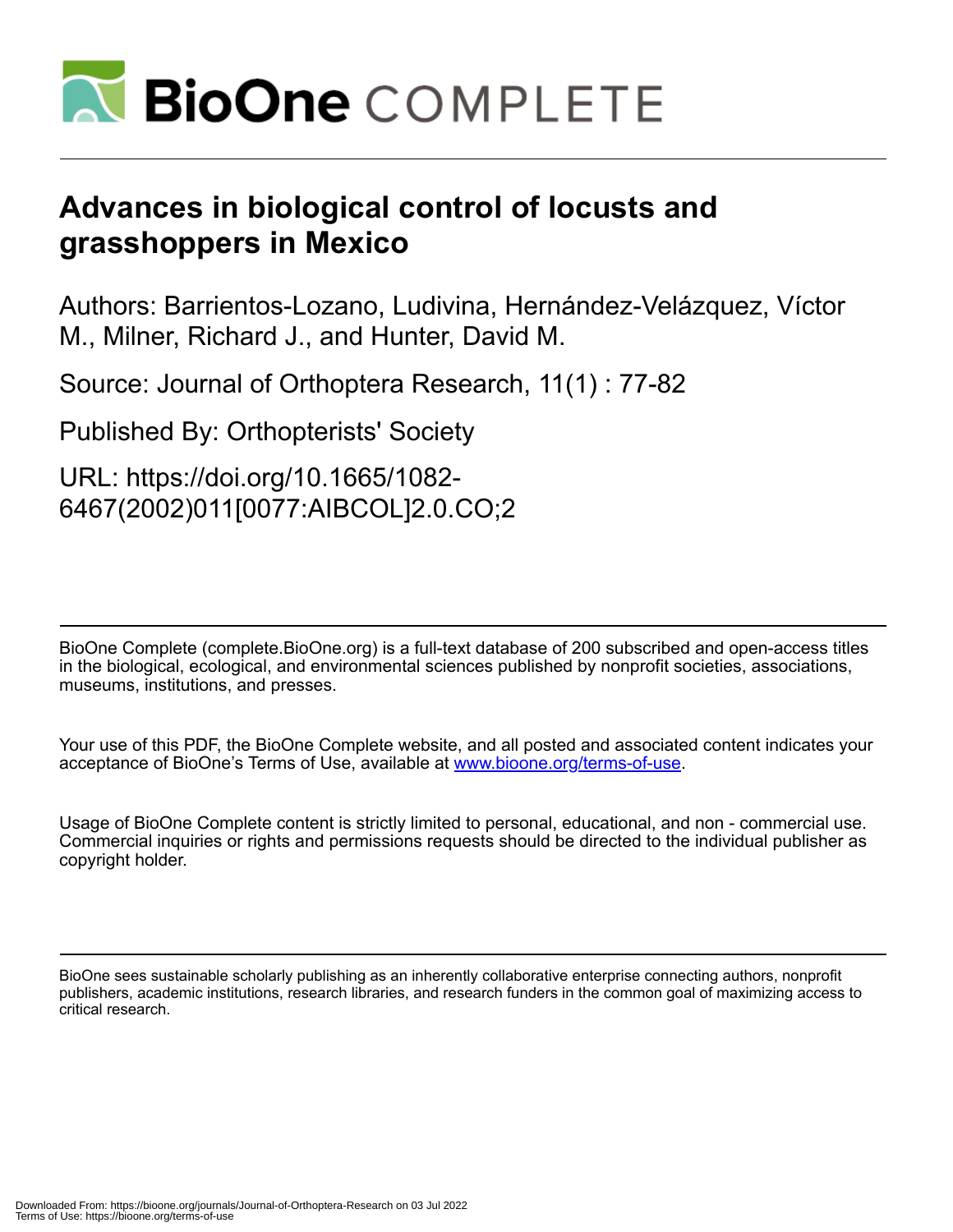# Advances in biological control of locusts and grasshoppers in Mexico

LUDIVINA BARRIENTOS-LOZANO, VÍCTOR M. HERNÁNDEZ-VELÁZQUEZ, RICHARD J. MILNER AND DAVID M.HUNTER

[LB-L] Instituto Tecnológico de Cd. Victoria. Blvd. Emilio Portes Gil No. 1301. Cd. Victoria, Tam. México. E-mail: ludivinab@terra.com.mx [VMH-V] Centro Nacional de Referencia de Control Biológico SAGARPA-DGSV. Km 1.5 Carretera Tecomán-Estación FFCC, Tecomán, Colima, 28130. México. E-mail: cnrcb@ucol.mx

[RJM] CSIRO Entomology, GPO box 1700, Canberra ACT 2601, Australia. E-mail: Richard.Milner@ento.csiro.au [DMH] Australian Plague Locust Commission, AFFA, GPO Box 858, Canberra ACT 2601, Australia. E-mail: david.hunter@affa.gov.au

# **Abstract**

 A project to develop a biological control strategy for locusts and grasshoppers is being conducted in Mexico. Major activities include: surveys of entomopathogenic fungi, laboratory screening of isolates, testing of methods for mass production, and formulation and field evaluation of virulent strains.

 The Centro Nacional de Referencia de Control Biológico (CNRCB) has, in its entomopathogen collection, 40 isolates of *Metarhizium* spp. obtained from the Central American locust  *(Schistocerca piceifrons piceifrons (Schistocercapiceifronspiceifrons*)*.* The iso lates MaaPL16, MaaPL25 and MaPL40 are among the most virulent.

A comparative analysis on Random Amplified Polymorphic DNA patterns between two Mexican isolates of *Metarhizium*, MaPL40 and MaPL32, and an Australian iso late of *Metarhizum anisopliae var. acridum* (FI-985), showed that the Mexican isolates and the Australian isolate have similar DNA fingerprints, suggesting they may belong to the same variety.

 Field trials using oil formulations of the MaPL40 and MaPL32 isolates against hopper bands of *S. piceifrons piceifrons*, applied at a rate of 50g of conidia in oil, 1 l ha<sup>-1</sup>, provided >90% reduction in the hopper bands 10 d after treatment. Comparative studies between the Mexican and the Australian isolates were conducted over a range of temperatures: results are reported in detail.

#### Key words

*Schistocerca piceifrons,* biological control, *Metarhizium,* entomopathogen

# Introduction

 Locusts and grasshoppers are major pests of agriculture in Mexico. The Central American locust, *Schistocerca piceifrons piecifrons* Walker,, is the only true locust capable of forming dense bands and large adult swarms that migrate long distances (Barrientos et al. 1992). This species is widely distributed from northern Mexico to Costa Rica, and at least 50,000 ha are treated every year to protect crops and pasture from it. Chemical insecticides are the main control products. It is estimated that the cost of control, including chemicals and application costs, is over US\$500,000 per y. Other locusts such as *Schistocerca pallens* (Thunberg)*, Schistocerca nitens* (Thunberg) or *Rhammatocerus viatorious* (Saussure) cause less dam age and are con sidered secondary pests. Two species of grasshoppers are of major concern: *Boopedon nubilum* Say and *Mermiria bivittata* Serville. These species have become more serious in recent years with populations of up to 70 to 80 nymphs-adults per m<sup>2</sup> being recorded.

In 1993, laboratory and field studies were initiated to develop a biological control strategy for locusts and grasshoppers. Major activities of this program include: a Mexico-wide survey of entomopathogenic fungi, laboratory screening of isolates to identify suitably virulent strains, testing methods for mass production of the virulent strains, and formulation and field evaluation of these strains. The Centro Nacional de Referencia de Control Biológico (CNRCB), El Instituto Tecnológico de Cd. Victoria, in collaboration with the Australian Plague Locust Commission (APLC) and Commonwealth Scientific and Industrial Research Organization (CSIRO) Australia, and El Colegio de Posgraduados, among others, have contributed with research work aiming to develop a biopesticide and to establish the use of *Metarhizium* sp. as part of an Integrated Control Programme. At present *M.anisopliae var. acridum* is being produced and formulated on a small scale for field trials on locust and grasshoppers. The initial results have proved very promising and more extensive field trials with isolates MaPL32 and MaPL40 are planned from October 2001 onwards.

Local surveying of entomopathogenic fungi and laboratory screening of isolates. - The CNRCB coordinates surveying of entomopathogenic fungi. At present it has in its entomopathogen collection 40 isolates of *Metarhizium* spp. (*M. anisopliae*, *M. anisopliae var. acridum* and *M. flavoviride*) (Table 1), obtained from the Central American locust (*S. piceifrons piceifrons*) in the States of Colima, Michoacán, Chiapas and Revillagigedo Island of the Pacific Coast (Hernández Velázquez et *al.*1997, 2000, 2001). In the State of Tamaulipas, northern Mexico, other fungi such as *Beauveria bassiana* and *Entomophaga* spp. have been obtained from locusts and grasshoppers. In 1998, a major epizootic of *Entomophaga* spp. controlled dense infestations of *M*. *bivittata* and *B. nubilum* in South Tamaulipas (Barrientos 1998).

 Pathogenicity and virulence of *B. bassiana, Paecilomyces* spp*.* and *Metarhizium* spp*.* isolates have been evaluated under laboratory conditions. *Metarhizium* isolates showed the highest virulence: mortality begins by day 3 after treatment, reaching  $> 90\%$  by day 8 (Fig. 1). Virulence and pathogenicity were assessed by considering medium lethal times (MLT) which varied from 5.0 to 7.0 d for *Metarhizium*  spp*.* (Table 2). The isolates MaaPL16, MaaPL25 and MaPL40 are among the most virulent, with medium lethal times (MLTs) of 5.5, 5.6 and 5.0 d, respectively. The insects were inoculated with 2  $\mu$ l (1 x 10<sup>8</sup>) conidia ml<sup>-1</sup> and maintained at  $27 \pm 1$  °C.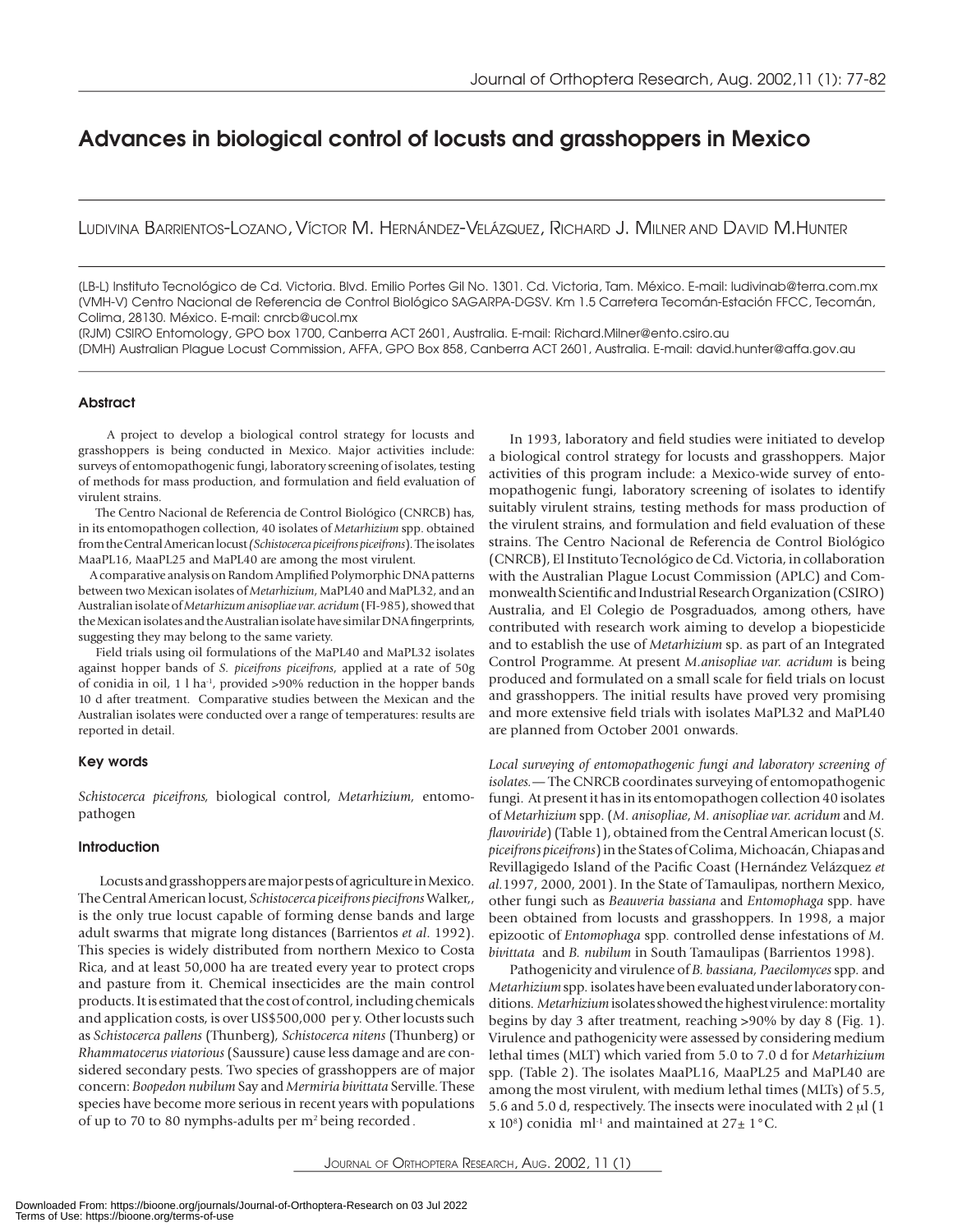*Comparative studies on Mexican strains of M.anisopliae and an Australian isolate of M. anisopliae var. acridum.—* A series of comparative studies on two Mexican strains of *M. anisopliae* (MaPL40 and MaPL32) and an Australian isolate of *M. anisopliae var. acridum* (FI-985) were conducted in the laboratory. These included morphology and rate of growth, Random Amplified Polymorphic DNA patterns, effect of dose and temperature on virulence of the isolates over a range of temperatures and susceptibility of a grasshopper species to different doses of the isolates (Milner *et al*. 2001).

*Morphology, rate of growth and RAPDs.*— The morphology of the strains indicates that FI-985 has larger conidia than the two Mexican isolates, which showed only small differences from each other in conidial size and colony morphology (Table 3). RAPD patterns were similar to the Australian isolate (Driver et al. 2000; Barrientos & Milner 2000a,b; Milner *et al.* 2001) suggesting they belong to the same variety. The three iso lates had similar growth profiles on agar plates, though MaPL40 did not grow at 36°C; however the other two isolates grew slowly at this temperature.

The effect of dose and temperature on virulence and susceptibility of *wingless grasshoppers to the three isolates.—* Two bioassays were undertaken with field-collected 5<sup>th</sup> instars and adults of *P. vittatum*; the grasshoppers were inoculated on the mouth parts with  $0.2$  µl of the oil-formulated conidia. In a first bioassay, three doses per isolate  $(100,000; 10,000$  and  $1000$  spores per insect) plus a control were compared at five constant temperatures:  $15$ ,  $20$ ,  $25$ ,  $30$ ,  $35^{\circ}$ C. In a second bioassay, five doses were studied per isolate (48,000; 9,600; 2000; 380; 80 spores per insect) at  $30^{\circ}$ C  $\pm$  1°C and probit analysis used to compute the  $LD_{50}$  values.

The results of the first bioassay are shown in Table 4. Temperature was a key factor: all 3 isolates were highly virulent at  $30^{\circ}$ C, with a 100% mortality at high and intermediate doses 5 to 6 d after treatment, while low dosage caused 100% mortality 9 to 10 d after inoculation. At 17 d after treatment, MaPL32 gave >90% mortality at temperatures of 20 to  $35^{\circ}$ C, but mortality was much reduced at 15°C; MaPL40 gave high mortalities between 20 and 30°C, but mortality was much lower at the extremes of the temperature range, 15 and 35 $^{\circ}$ C. The Australian isolate FI-985 gave >90% mortality at 20 to 35 $^{\circ}$ C and 50% mortality at 15 $^{\circ}$ C, while isolates MaPL40 and MaPL32 at 15°C gave 30 and 20% mortality respectively.

In the second bioassay the  $LD_{50}$  for MaPL32 was 248 spores per insect, while the  $LD_{50}$  for isolates MaPL40 and FI-985 was 410 and 501 spores per insect, respectively (Table 5). These differences between the isolates were not significant ( $p > 0.05$ ).

*Formulation and field trials.* — The two Mexican isolates have been formulated in mineral and vegetable oils as well as aqueous suspension. Citroline mineral oil (a derivative of petroleum) provided the high est viability of *M. anisopliae* conidia following storage for 40 d at 7 and 27°C. This formulation caused a 100% mortality 7 d after inoculation with 2  $\mu$ l (1 X 10<sup>6</sup>) conidia ml<sup>-1</sup> when incubated at 25 to 30°C (Hernández-Velázquez *et al*. 2000).

During September 2000, about forty 3<sup>rd</sup> and 4<sup>th</sup> instar bands of *S*. *piceifrons piceifrons* near Tizimin, Yucatán, were treated with MaPL40 and MaPL32 (Hernández-Velázquez *et al*. 2001)*.* Experimental sites were chosen near the edge of the infestation to minimize the invasion of untreated bands. A control plot, untreated, was chosen at approximately 50m from the treated area. The application was with knapsack sprayers at a dosage of 50g *Metarhizium* in 1l of citroline oil ha<sup>-1</sup> and after treatment mortality was assessed by following the bands and estimating the band size and density daily in the field. Weather was usually sunny in the morning, with cloud and showers during most afternoons; temperatures ranged from 20 to 25 $\degree$ C at night to 32 to 35 $\degree$ C during the day.

 Bands that remained in the treated area began to decline 6 d after spraying, with the population decline reaching 86% by days 11 to 13 for bands treated with strain MaPL40 and >95% for bands treated with MaPL32 (Fig. 2). Bands that left the treated areas within 2 to 3 d of treatment had less opportunity to pick up *Metarhizium* from the vegetation, but declined by about 80% by 12 d after spraying (Fig. 2).

 The rapid decline beginning 6 to 9 d after spraying seen in this field trial, is similar to the rapid decline of *Chortoicetes terminifera* Walker bands treated with *M. anisopliae var. acridum* in Australia during hot weather (Hunter *et al*. 2001). Both *Metarhizium* strains (MaPL40 and MaPL32) worked well, and it is hoped that future trials on a larger scale will lead to the operational use of *Metarhizium*  for locust control in Mexico*.*

# Discussion and conclusion

 Temperature is a key factor for virulence of *M. anisopliae var. acridum* isolates, with the optimum temperature range being 25 to 30°C. At extreme temperatures of 15°C they were much less virulent (Table 4). However the isolates FI-985 and MaPL32 were very virulent at 35°C. These results agree with those reported by Hunter *et al*. (2001) who indicate that aerial treatment of bands of *C. terminifera* with *M. anisopliae var. acridum* in the spring (tem perature maxima 22 to 30 $^{\circ}$ C) reached >90% mortality 14 d after spraying, while bands treated in the summer (maxima 36 to 42°C), declined 7 to 10 d after spraying.

 FI-985 appears to be more consistent and perform better at lower temperatures: at  $15^{\circ}$ C it provided 50% mortality regardless of dose used (Table 4). This may be an advantage under field conditions, since it has been demonstrated that high temperatures  $(>40°C)$ and thermoregulation can adversely affect mycosis of grasshoppers by in hib it ing the disease (Inglis *et al*. 1996, Jaronsky & Goettel 1997).

Dose is also important for *M. anisopliae var. acridum* activity: low doses are slower to kill, even at the preferred temperatures. At low temperatures (below 20°C) mortality is also slow, even at high doses (this paper, Bateman *et al*. 1996, Hernández-Velázquez *et al*. 2001).

Isolate MaPL32 provided the lowest  $LD_{50}$  and performed well at 35 °C. Preliminary field trials with this isolate showed satisfactory results, suggesting that it may be promising for locust control in a tropical country like Mexico, though the results also suggest that FI-985 would be very effective. More extensive field trials using the isolates MaPL32 and MaPL40 of *M. anisopliae var. acridum* are planned starting October 2001.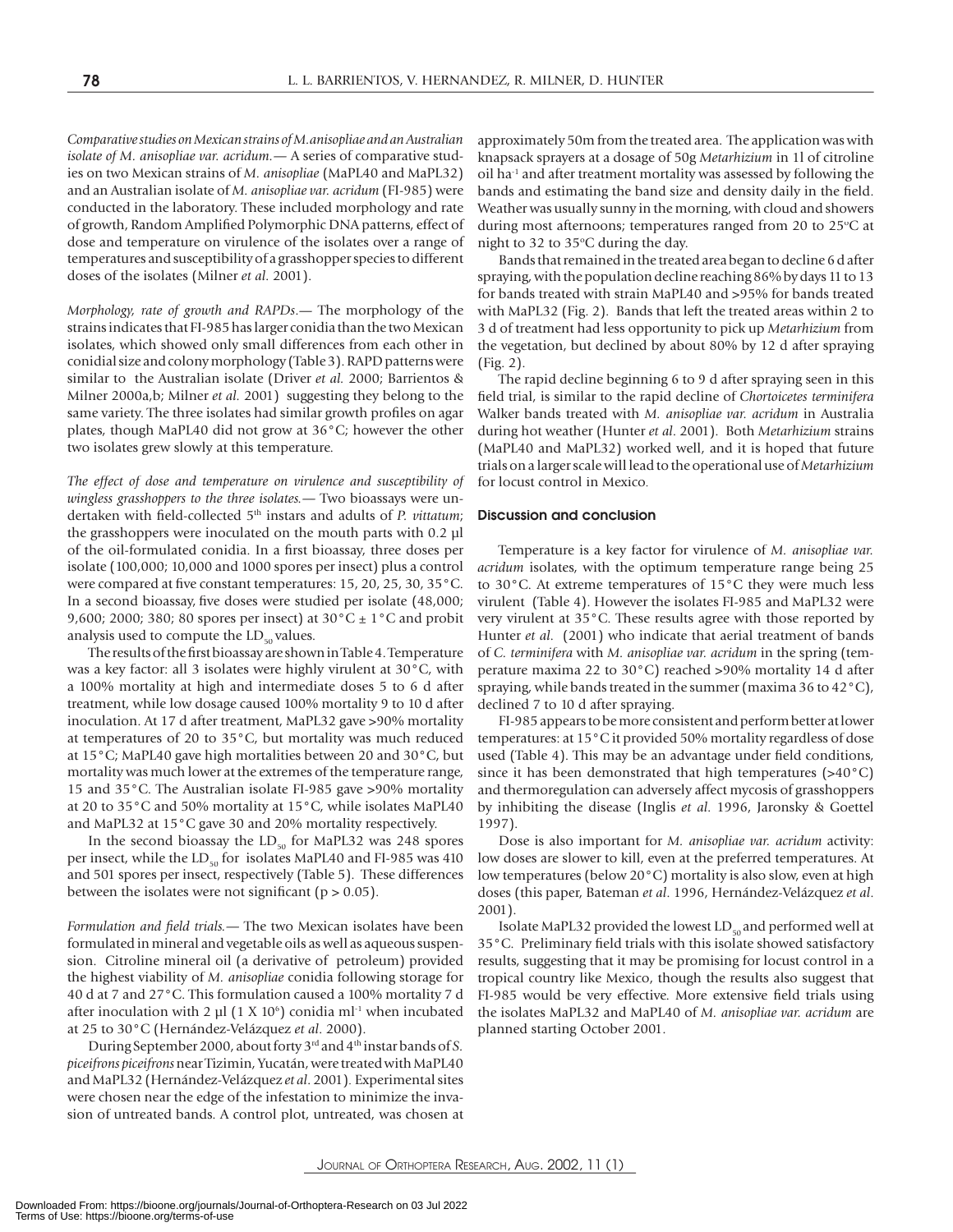| <b>State</b>       | <b>Species</b>                      | Number of isolates |
|--------------------|-------------------------------------|--------------------|
| Colima y Michoacan | Metarhizium anisopliae var. acridum | 31                 |
|                    | M. anisopliae                       | $\overline{4}$     |
|                    | Beauveria bassiana                  | 8                  |
|                    | Paecilomyces fumosoroseus           | 6                  |
| Isla Socorro       | M. flavoviride                      | $\overline{4}$     |
| Tamaulipas         | B. bassiana                         | 1                  |
|                    | Entomophaga sp.                     | 1                  |
|                    |                                     |                    |
| Chiapas            | M. anisopliae                       | 1                  |
|                    | B. bassiana                         | 10                 |

**Table 1.** Entomopathogenic fungi of locusts (*S. piceifrons piceifrons)* and grasshoppers in the Centro Nacional de Referencia de Control Biológico collection. CNRCB-DGSV-CONASAG-Mexico.

Table 2. Medium lethal time (MLT), variation coefficients (VC) and percentage mortality by day 7 of *M.anisopliae* (Ma) and *M. anisopliae var. acridum* (Maa) isolates on adults of the Central American Locust (*S. piceifrons piceifrons*).

| <b>Isolate</b>      | <b>MLT</b> | VC     | % Mortality<br>Day 7 |
|---------------------|------------|--------|----------------------|
| MaaPL16             | 5.5        | 0.2436 | 92                   |
| MaaPI.29            | 6.1        | 0.1703 | 91                   |
| MaaPL <sub>21</sub> | 6.7        | n.d.   | 62                   |
| MaaPL25             | 5.6        | 0.1491 | 87                   |
| MaaPL29             | 5.9        | 0.1724 | 81                   |
| MaaPL34             | 5.86       | n.d.   | 75                   |
| MaaPL39             | 7.03       | n.d.   | 50                   |
| MaPI.35             | 6.27       | 0.1980 | 68                   |
| MaPI.40             | 5.0        | n.d.   | 100                  |
| control             |            |        | 7                    |



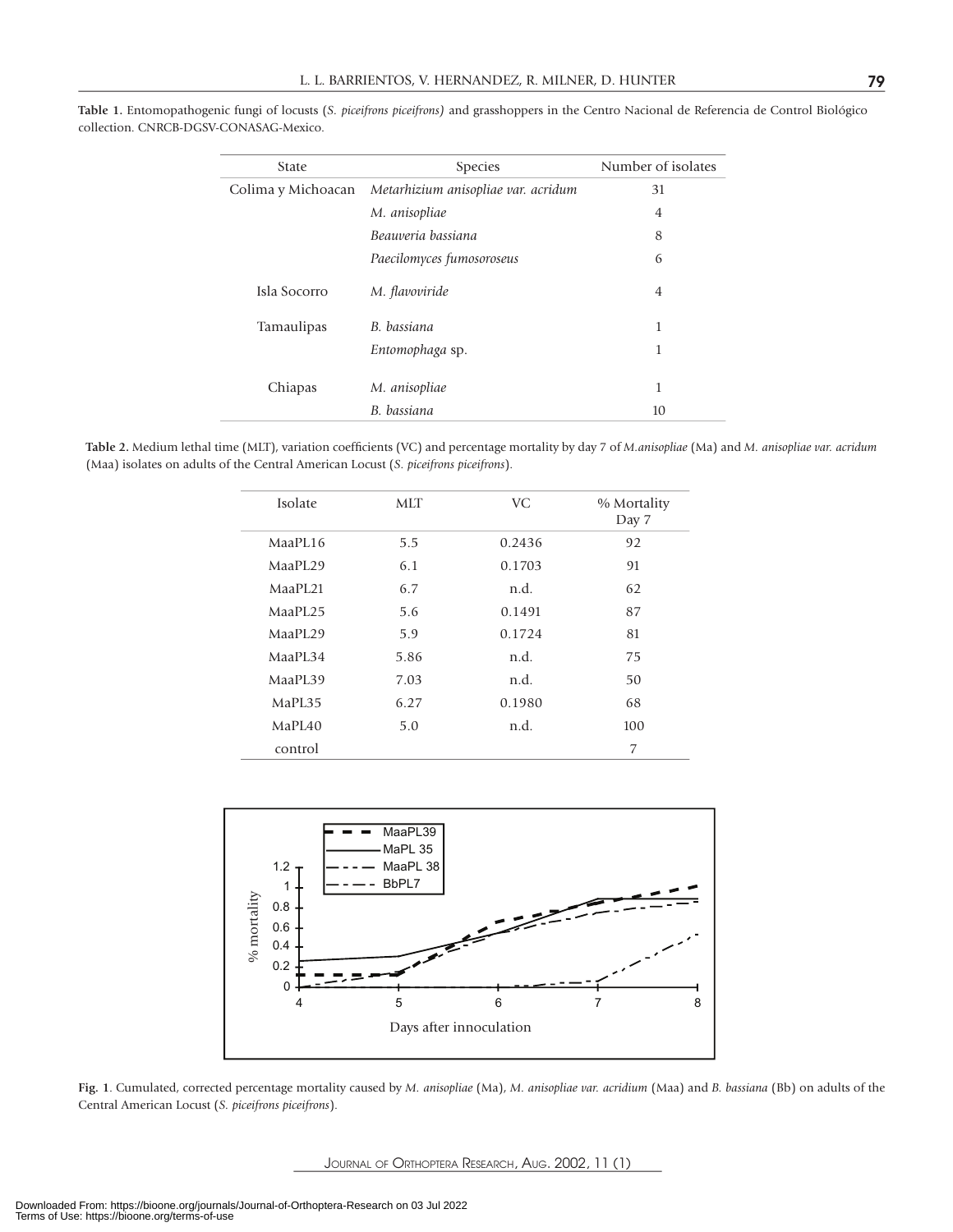

**Fig. 2.** Percent survival of untreated bands of *S. p. piceifrons* and those treated with *M. anisopliae* strains MaPL40 and MaPL32.

**Table 3.** Summary of isolates studied and conidial size.

| <b>Isolate</b> | Source cost          | Host             | Source    | Date isolate | Conidial<br>size $\pm$ s <sub><math>\overline{y}</math></sub> |
|----------------|----------------------|------------------|-----------|--------------|---------------------------------------------------------------|
| $F1-985$       | ARSEF $3241$         | A. guttulosa     | Australia | 1979         | $7.6 \pm 0.78$ x<br>$2.9 \pm 0.37$                            |
| OF-001         | MaPI.40 <sup>1</sup> | S. p. piceifrons | Mexico    | 1996         | $4.5 \pm 0.51$ x<br>$3.2 \pm 0.38$                            |
| OF-002         | MaPI.32 <sup>2</sup> | S. p. piceifrons | Mexico    | 1996         | $4.9 \pm 0.46$ x<br>$3.6 \pm 0.57$                            |

<sup>&</sup>lt;sup>1</sup> USDA-ARS Collection of Entomopathogenic Fungal Cultures, Ithaca, New York, USA.

<sup>2</sup> Centro Nacional de Referencia de Control Biológico (CNRCB), Tecomán, Colima, México.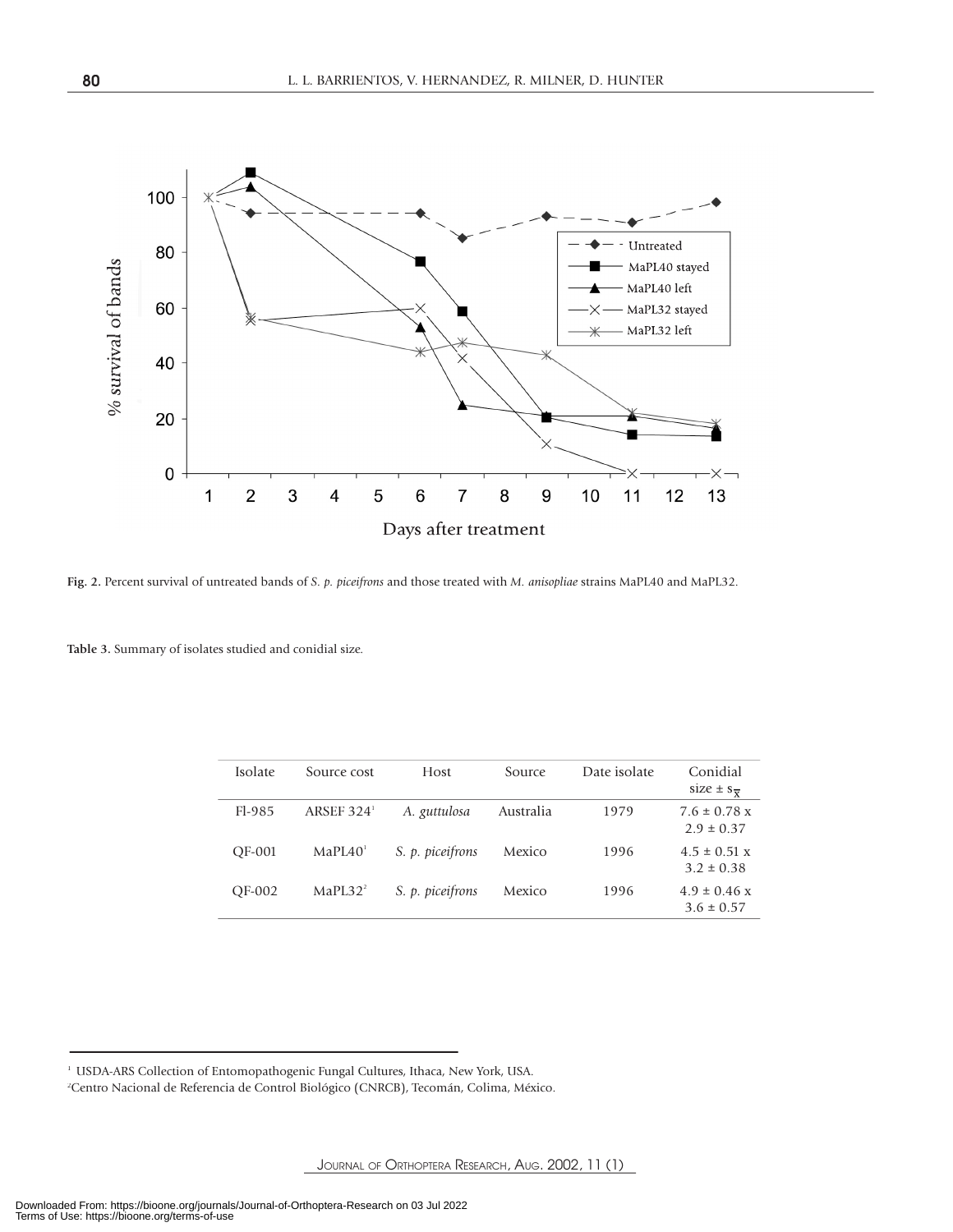| Dose (conidia/insect) | Temperature(°C) |          | Isolate |         |
|-----------------------|-----------------|----------|---------|---------|
|                       |                 | Fl-985   | MaPL40  | MaPL32  |
| 100,000               | 35              | 100(20)  | 100(24) | 100(70) |
|                       | 30              | 100(48)  | 100(76) | 100(84) |
|                       | 25              | 100(69)  | 100(91) | 100(84) |
|                       | 20              | 100(60)  | 100(77) | 100(78) |
|                       | 15              | 53 (29)  | 33(10)  | 20(27)  |
| 10,000                | 35              | 100(18)  | 57(7)   | 97 (77) |
|                       | 30              | 100(38)  | 100(87) | 100(83) |
|                       | 25              | 100(45)  | 100(81) | 100(90) |
|                       | 20              | 100 (70) | 100(76) | 100(87) |
|                       | 15              | 50(29)   | 23(4)   | 17(6)   |
| 1,000                 | 35              | 97(3)    | 37(3)   | 73(0)   |
|                       | 30              | 100(27)  | 100(64) | 100(72) |
|                       | 25              | 90(48)   | 97 (79) | 90 (78) |
|                       | 20              | 50(14)   | 63 (65) | 50(48)  |
|                       | 15              | 47(0)    | 33(0)   | 23(0)   |

**Table 4.** Effect of isolate, temperature and dose on mortality, % sporulation (in parens) of the wingless grasshopper, *P. vittatum*, at 17 d.

Table 5. Probit analysis of bioassay of 3 isolates of *M. anisopliae var. acridum*, against final instars and adults of *P. vittatum*, based on mortality after 17 d incubation at 30°C.

| Isolate            | $LD_{50}$<br>conidia/<br>insect | 95%<br>confidence<br>limits | common<br>slope |
|--------------------|---------------------------------|-----------------------------|-----------------|
| $F1-985$           | 501                             | $18 - 4511$                 | 0.706           |
| MaPL <sub>40</sub> | 410                             | $21 - 3442$                 |                 |
| MaPI.32            | 248                             | $10 - 1785$                 |                 |